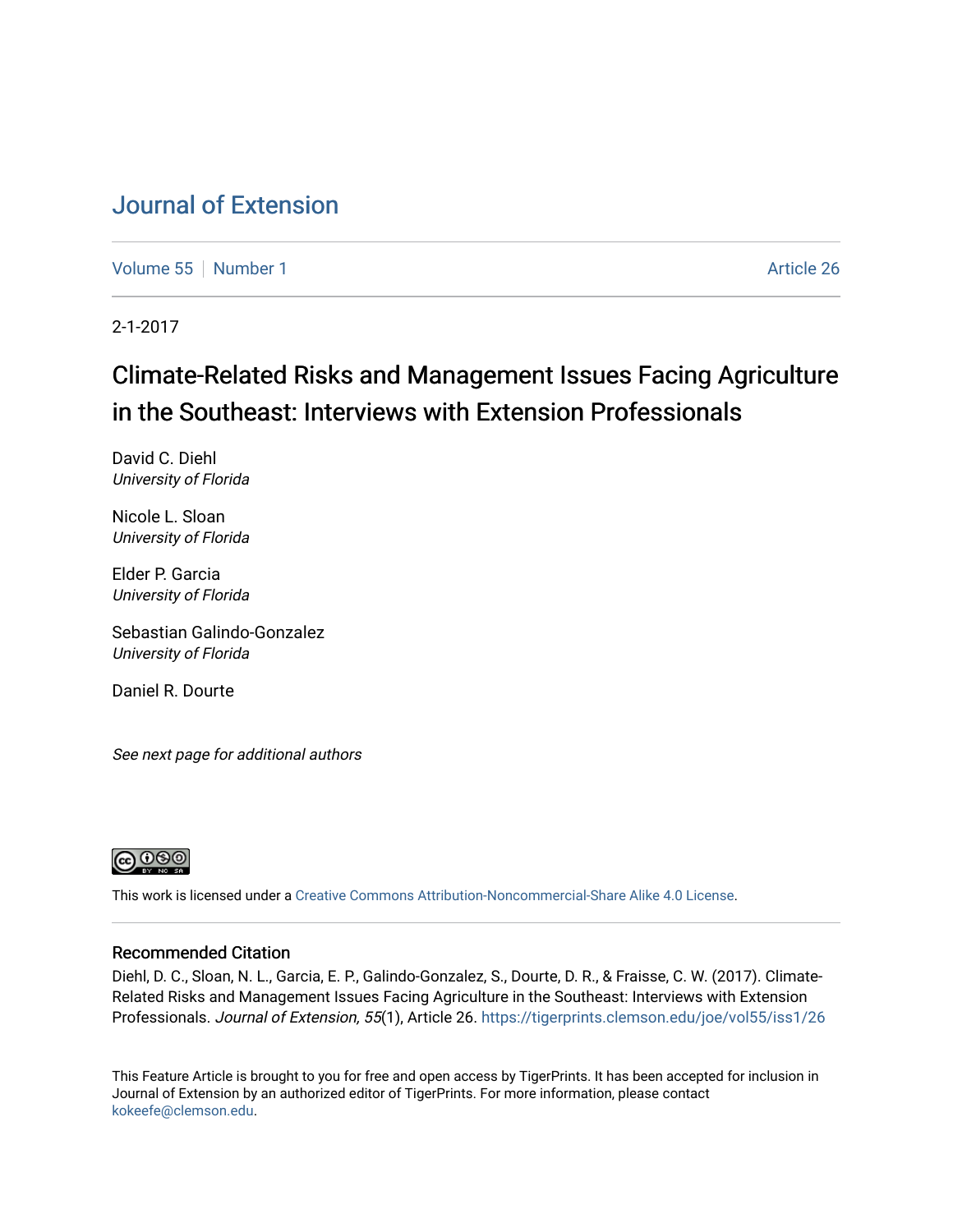## Climate-Related Risks and Management Issues Facing Agriculture in the Southeast: Interviews with Extension Professionals

#### Authors

David C. Diehl, Nicole L. Sloan, Elder P. Garcia, Sebastian Galindo-Gonzalez, Daniel R. Dourte, and Clyde W. Fraisse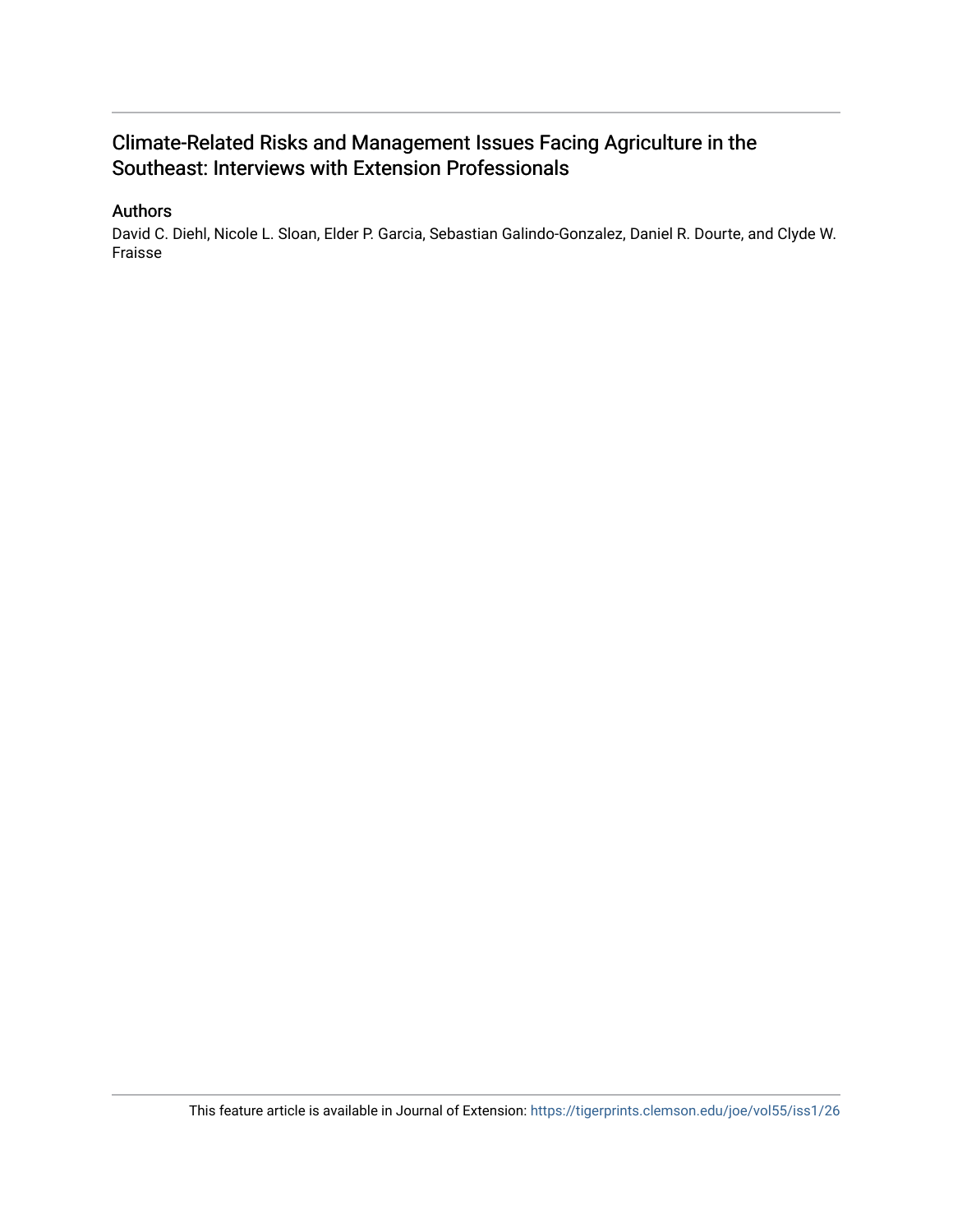

**February 2017 Volume 55 Number 1 Article # 1FEA2 Feature**

# **Climate-Related Risks and Management Issues Facing Agriculture in the Southeast: Interviews with Extension Professionals**

#### **Abstract**

To explore Extension professionals' perceptions of the potential impact of climate variability and climate change on agriculture and to identify the top climate-related issues facing farmers, we conducted interviews with agricultural Extension personnel from Alabama, Florida, Georgia, and South Carolina. Of those interviewed, 92% believed climate change will affect agriculture a moderate amount or a great deal. Qualitative analyses revealed that the Extension professionals considered scarcity of water resources, temperature fluctuations, pest and disease pressures, forecast challenges, seasonal variability, and adaptation strategies as among the most important climate-related issues affecting agriculture in the Southeast.

**David C. Diehl** Associate Professor Family, Youth, and Community Sciences University of Florida Gainesville, Florida [dcdiehl@ufl.edu](mailto:dcdiehl@ufl.edu)

**Nicole L. Sloan** Research Coordinator Family, Youth, and Community Sciences University of Florida Gainesville, Florida [nlsloan@ufl.edu](mailto:nlsloan@ufl.edu)

**Elder P. Garcia** Data Coordinator Family, Youth, and Community Sciences University of Florida Gainesville, Florida [elder89@ufl.edu](mailto:elder89@ufl.edu)

**Sebastian Galindo-Gonzalez** Research Assistant Professor Department of Agricultural Education and Communication University of Florida Gainesville, Florida [sgalindo@ufl.edu](mailto:sgalindo@ufl.edu)

**Daniel R. Dourte Hydrologist** The Balmoral Group Winter Park, Florida

**Clyde W. Fraisse**

Associate Professor Department of Agricultural and Biological Engineering University of Florida Gainesville, Florida [cfraisse@ufl.edu](mailto:cfraisse@ufl.edu)

## **Introduction**

Agricultural productivity is vulnerable to weather as well as both short-term climate variability and long-term climate change (see Figure 1). Across this time continuum, fluctuations in conditions such as temperature and precipitation can be either beneficial or detrimental to agricultural production; susceptibility to changing conditions depends on multiple factors, including crop grown, crop varieties, location, soil conditions, and water access (Asseng et al., 2013; Layman, Doll, & Peters, 2013). These variations also directly affect the efficiency of field practices, availability of water supplies, irrigation timing, pest and disease pressures, and severity of soil erosion. In addition, climate extremes—heat waves, storms, droughts, heavy rainfalls, and floods—frequently pose challenges for farmers and may reduce agricultural yields (Anwar, Liu, Macadam, &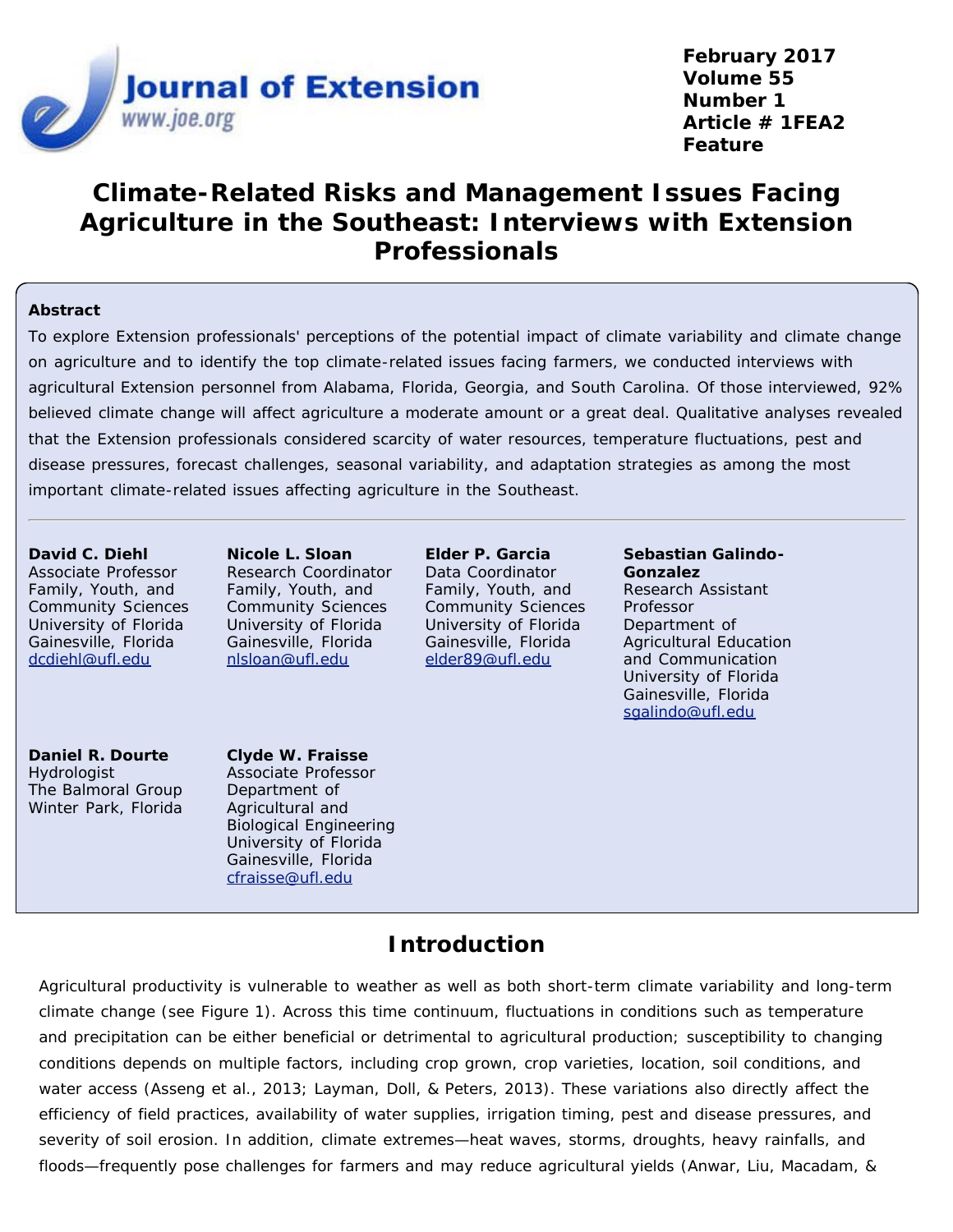Kelly, 2013; Asseng et al., 2013).

#### **Figure 1.**

Understanding Weather, Climate Variability, and Climate Change Over Time



Sources: 1U.S. Environmental Protection Agency, "Weather," 2014; <sup>2</sup>Intergovernmental Panel on Climate Change, 2014, p. 121;  $3U.S.$  Global Change Research Program, "Climate Change," 2014.

There is a rapidly growing and evolving body of research on the general climate beliefs of farmers and their perspectives on the magnitude of future climate impacts on agriculture (Arbuckle et al., 2013; Gramig, Barnard, & Prokopy, 2013; Liu, Smith, & Safi, 2014; Rejesus, Mutuc-Hensley, Mitchell, Coble, & Knight, 2013). There is also an emerging body of research about the general climate beliefs of Extension professionals (Monroe, Plate, Adams, & Wojcik, 2014; Wojcik, Monroe, Adams, & Plate, 2014), Extension professionals' perceptions of the usefulness of climate forecasting (Breuer, Cabrera, Ingram, Broad, & Hildebrand, 2008; Breuer, Fraisse, & Cabrera, 2010; Cabrera, Breuer, Bellow, & Fraisse, 2006; Fraisse et al., 2006), and the willingness of agricultural advisors to incorporate weather and climate information into their advice to farmers (Haigh et al., 2015). Prokopy and colleagues (2013, 2015) have examined the perspectives of Extension professionals on the existence of climate change, its causes, and its significance for agriculture as well as the relative utility of weather and climate information over different time scales. In their survey of midwestern agricultural advisors, Prokopy et al. (2015) found that all advisors, including Extension personnel, strongly supported the ideas that "farmers should take additional steps to protect farmland from increased weather variability," that advisors "should help farmers to prepare for the impacts of increased weather variability," and that "it is important for farmers to adapt to climate change to ensure the long-term success of U.S. agriculture" (p. 267). These authors also concluded that despite research showing a diminished influence of Extension on farmers over time, Extension remains a trusted source of information for farmers as well as agricultural advisors and that Extension educators need to be better prepared to deliver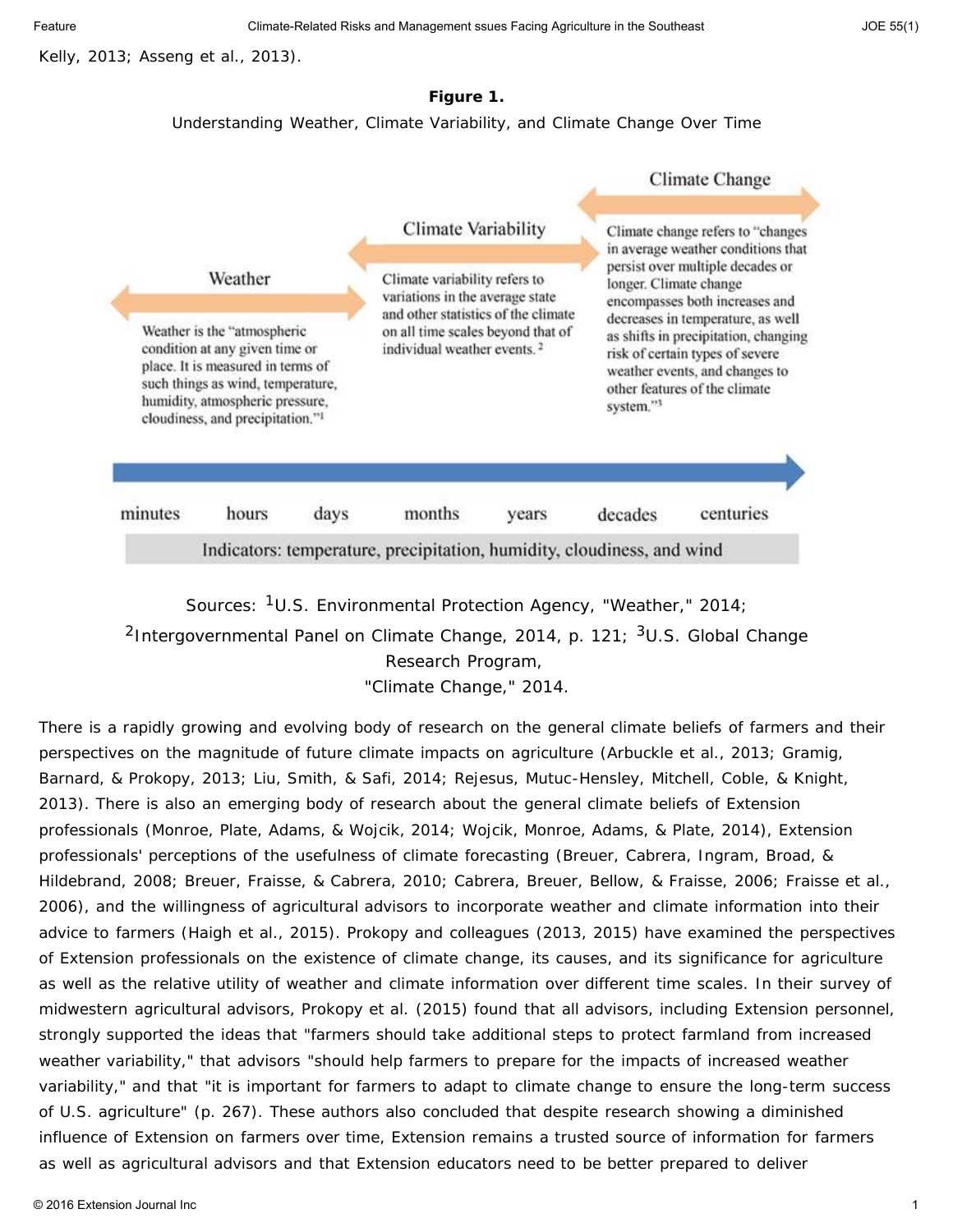information related to climate and agriculture (Prokopy et al., 2015). We build on this literature by exploring the specific climate-related issues Extension professionals believe to be the most important issues facing agriculture in the southeastern United States.

### **Methods**

Fifty Extension professionals from four southeastern states (Alabama, Florida, Georgia, and South Carolina) were interviewed about their beliefs, attitudes, and perceptions regarding climate variability and climate change as well as climate-related agricultural issues. The semistructured interview was developed by our team and received approval from the institutional review board at the lead institution. We first identified potential respondents as those whom we knew to participate in climate-related trainings, and we identified additional participants by using snowball sampling. Efforts were made to sample from four major Extension roles (i.e., county faculty/Extension agents, state Extension faculty members, researchers, and administrators). This sampling strategy was designed to include Extension professionals engaged with climate issues related to agriculture, such that they had a knowledge base for responding to relevant questions (see Table 1 for demographics).

#### **Table 1.**

Sample Characteristics

| <b>Characteristic</b>          | No. | ℅              |
|--------------------------------|-----|----------------|
| Gender                         |     |                |
| Male                           | 39  | 78             |
| Female                         | 11  | 22             |
| Race/ethnicity                 |     |                |
| Caucasian                      | 40  | 80             |
| African American               | 5   | 10             |
| Hispanic                       | 5   | 10             |
| Education                      |     |                |
| Bachelor's degree              | 2   | $\overline{4}$ |
| Master's degree                | 17  | 34             |
| Doctoral degree                | 31  | 62             |
| <b>Extension role</b>          |     |                |
| County faculty/Extension agent | 13  | 26             |
| State Extension faculty        | 17  | 34             |
| Researcher                     | 10  | 20             |
| Administrator/director         | 10  | 20             |
| State                          |     |                |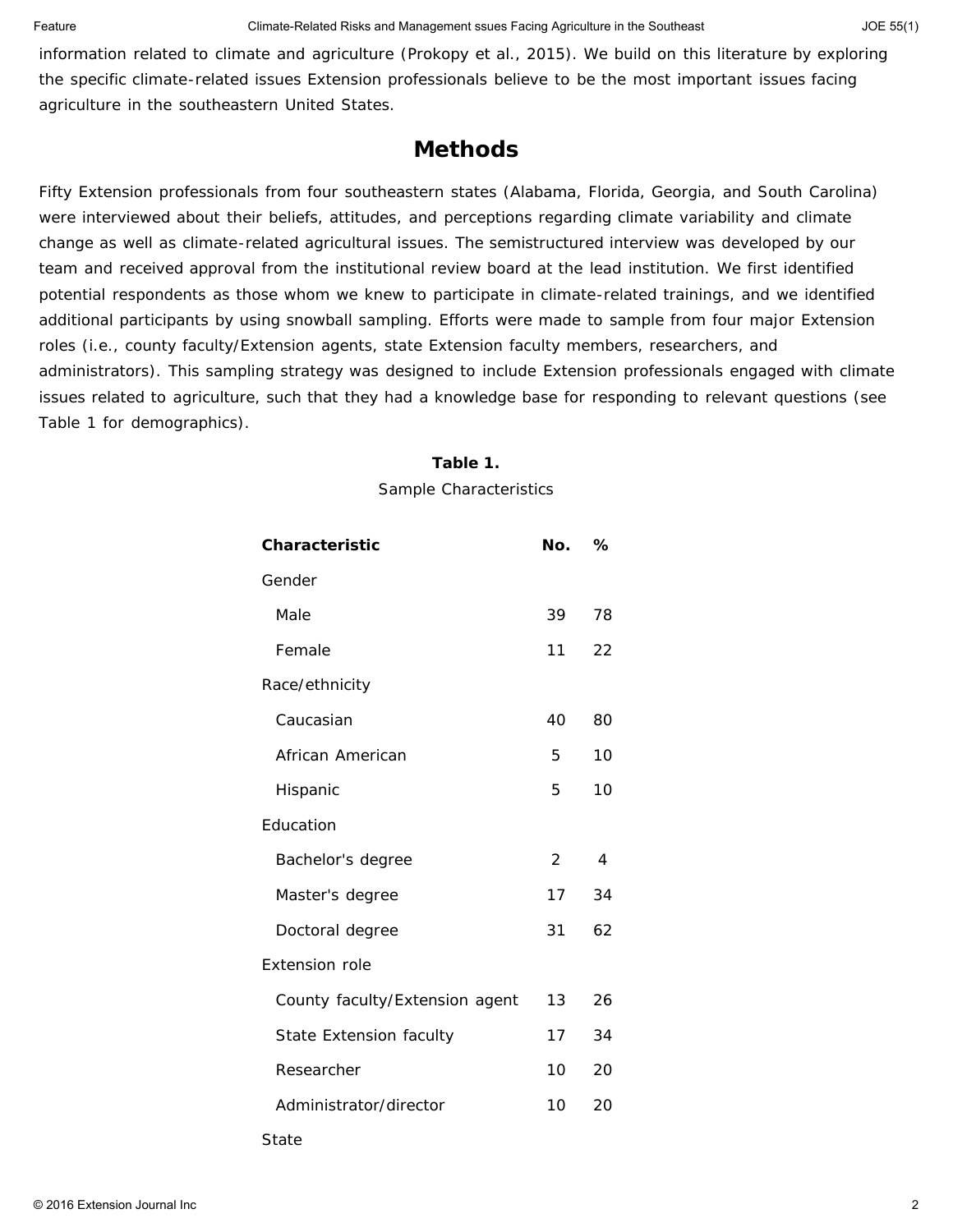Feature **Climate-Related Risks and Management ssues Facing Agriculture in the Southeast** Journal School 55, 1990

| JOE 55(1) |  |  |
|-----------|--|--|
|-----------|--|--|

| Alabama                                                             | 11 | 22  |     |  |
|---------------------------------------------------------------------|----|-----|-----|--|
| Florida                                                             | 18 | 36  |     |  |
| Georgia                                                             | 11 | 22  |     |  |
| South Carolina                                                      | 10 | 20  |     |  |
| Provides climate information                                        |    |     |     |  |
| Yes                                                                 | 28 | 56  |     |  |
| <b>No</b>                                                           | 22 | 44  |     |  |
| Target audience for climate information                             |    |     |     |  |
| Farmers                                                             | 25 | 50  |     |  |
| Ranchers                                                            | 8  | 16  |     |  |
| Faculty                                                             | 17 | 34  |     |  |
| Perception of extent to which climate change affects<br>agriculture |    |     |     |  |
| Not at all                                                          | 0  | 0   |     |  |
| A little bit                                                        | 4  | 8   |     |  |
| A moderate amount                                                   | 18 | 38  |     |  |
| A great deal                                                        | 26 | 54  |     |  |
|                                                                     | M  | Min | Max |  |
| Age (years)                                                         | 49 | 29  | 69  |  |
| Extension experience (years)                                        | 15 | 1   | 37  |  |

The 45- to 60-min interviews were conducted via phone, recorded, and transcribed. The full interview included questions on climate-related issues, training issues in Extension, attitudes about climate change, strategies and practices related to adaptation to climate variability and climate change, and suggestions for project implementation. The full interview protocol can be obtained from the first author. For the study described here, respondents were asked "What are the most important climate-related issues that you think are currently affecting agriculture in your state? Please rank these issues in order of priority starting from 1 (highest) to 3 (lowest)." They were then asked to explain why their top issue was important and to provide examples of possible agricultural effects. Respondents also completed a brief online survey addressing their beliefs related to climate and agriculture.

Responses were qualitatively analyzed through the use of an inductive coding frame, in which codes were directly derived from a reading of the text (Thomas, 2006). Two individuals independently coded the responses, and intercoder reliability was established at the level of Kappa = .851, defined as "almost perfect agreement" (Viera & Garrett, 2005, p. 264). Although coding discrepancies occurred infrequently, all were resolved by a three-person team, and full consensus was achieved. Codes were counted and recorded by number of mentions for each level of priority (see Table 2 in the following section).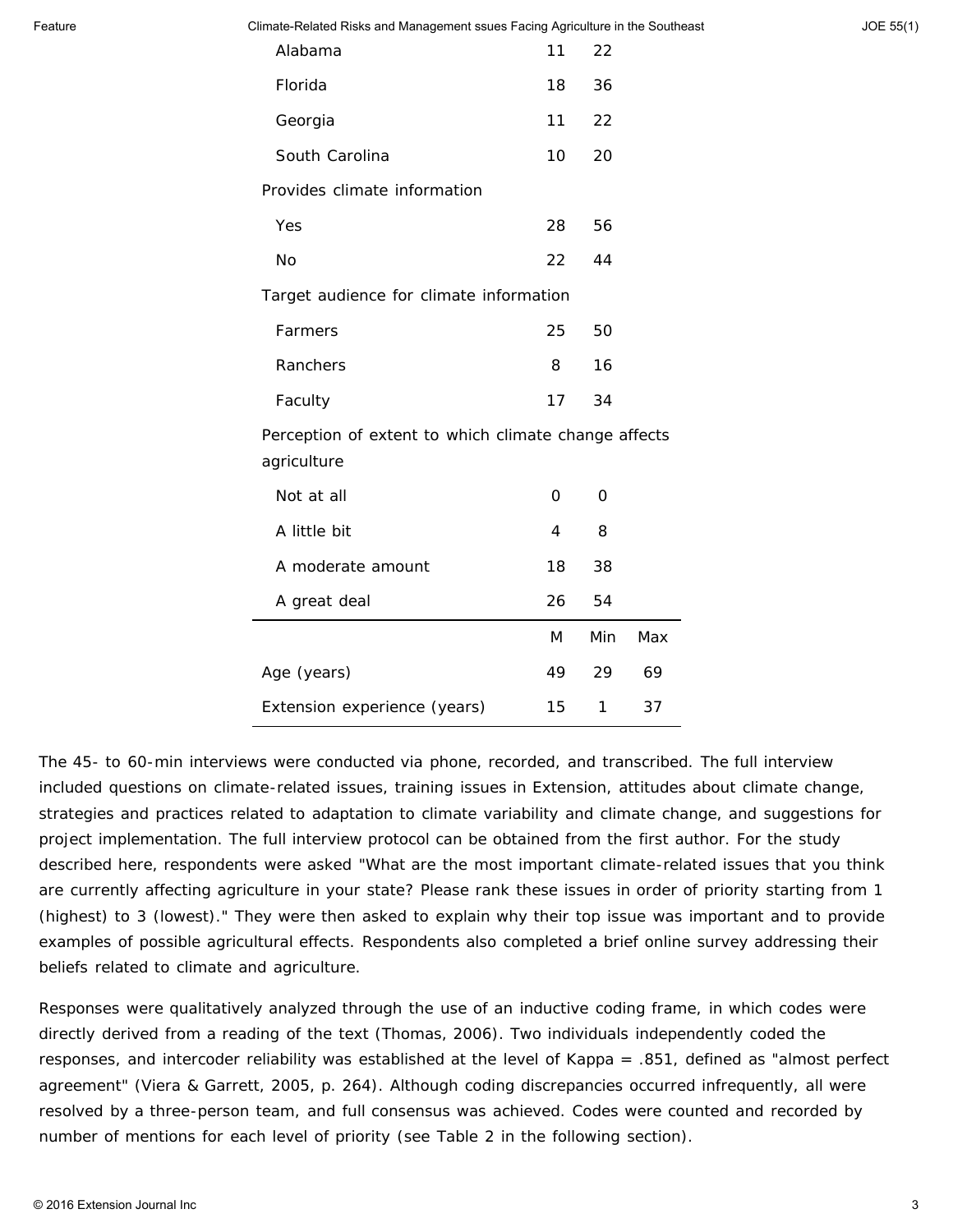## **Results and Discussion**

The codes were organized under the major headings of (a) climate-related risks and (b) information and management needs. The most frequently mentioned codes are presented in Table 2 and discussed thereafter.

#### **Table 2.**

Numbers of Mentions of Climate-Related Issues in Agriculture, Tallied in Order of Priority (*n* = 50)

| Code                                | No. of mentions as<br>#1 priority issue | No. of mentions as<br>#2 priority issue | No. of mentions as<br>#3 priority issue | <b>Total</b><br>mentions |
|-------------------------------------|-----------------------------------------|-----------------------------------------|-----------------------------------------|--------------------------|
| Climate-related<br>risks            | 47                                      | 36                                      | 29                                      | 112                      |
| Water scarcity                      | 41                                      | 10                                      | $\overline{7}$                          | 58                       |
| Drought                             | $26.5^{\text{a}}$                       | $\mathsf O$                             | $\mbox{O}$                              | 26.5                     |
| Rainfall patterns                   | 5.5 <sup>a</sup>                        | $\overline{5}$                          | 1                                       | 11.5                     |
| Irrigation                          | $\sqrt{3}$                              | $\overline{2}$                          | $\sqrt{3}$                              | 8                        |
| Multiple                            | $\overline{4}$                          | $\mathsf O$                             | $\mathbf{1}$                            | 5                        |
| Competing use                       | $\mathbf{1}$                            | 1                                       | 1                                       | 3                        |
| Groundwater<br>availability         | 1                                       | 1                                       | 1                                       | 3                        |
| Saltwater<br>intrusion              | $\mathbf 0$                             | $\mathbf{1}$                            | $\mbox{O}$                              | 1                        |
| Temperature                         | $\mathbf{1}$                            | 11                                      | 6                                       | 18                       |
| Pests and<br>diseases               | $\overline{2}$                          | 9                                       | 5                                       | 16                       |
| Seasonal<br>variability             | $\mathfrak{Z}$                          | $\overline{2}$                          | 5                                       | 10                       |
| Extreme weather                     | $\mathsf{O}\xspace$                     | $\overline{4}$                          | $\overline{2}$                          | 6                        |
| Magnified risk                      | $\mbox{O}$                              | $\mathbf 0$                             | $\mathbf 2$                             | $\overline{2}$           |
| Climate<br>uncertainty              | $\mathsf{O}\xspace$                     | $\boldsymbol{0}$                        | $\overline{c}$                          | $\overline{2}$           |
| Information and<br>management needs | $\mathfrak{Z}$                          | 11                                      | $\overline{7}$                          | 21                       |
| Forecasts                           | $\mathbf{1}$                            | $\overline{7}$                          | $\overline{4}$                          | 12                       |
| Weather                             | $\mathbf 0$                             | $\mathfrak{Z}$                          | $\mathfrak{S}$                          | 6                        |
| Seasonal                            | $\mathbf{1}$                            | $\mathfrak{Z}$                          | $\mathsf{O}\xspace$                     | $\overline{4}$           |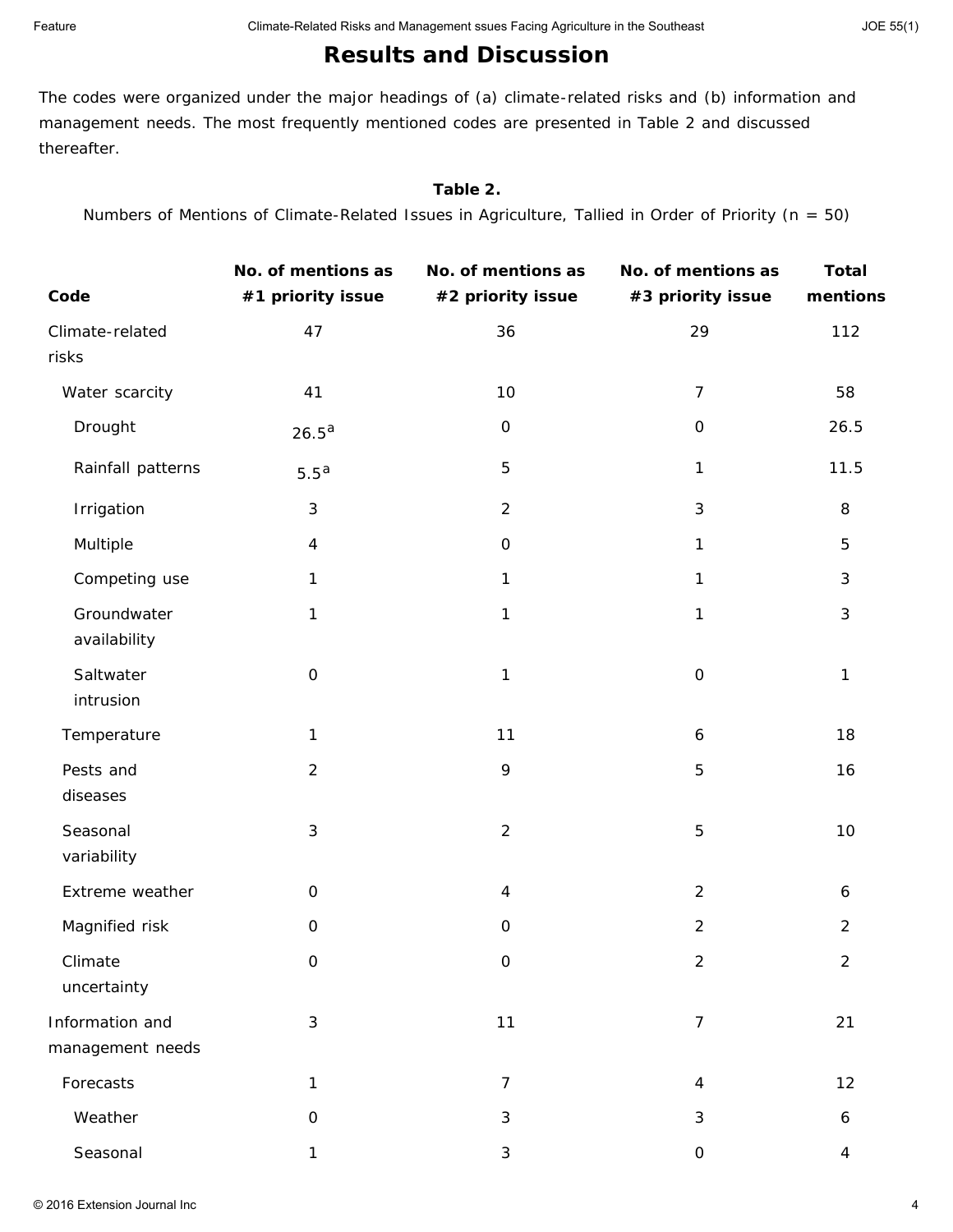| Feature          | Climate-Related Risks and Management ssues Facing Agriculture in the Southeast |   |   | JOE 55(1) |  |
|------------------|--------------------------------------------------------------------------------|---|---|-----------|--|
| Climate          | O                                                                              |   |   | ⌒         |  |
| Adaptation       |                                                                                | 4 | 3 | 9         |  |
| Planting dates   |                                                                                | 3 |   | 5         |  |
| Crop selection   | 0                                                                              |   | 2 | 3         |  |
| Decision support |                                                                                | O | 0 |           |  |
| tools            |                                                                                |   |   |           |  |

*Note.* Each individual could generate three mentions based on his or her top three priorities, so the full number of possible mentions is greater than the number of respondents. All 50 respondents provided a  $#1$ 

priority, 47 provided a #2 priority, and 36 provided a #3 priority, for a total of 133 mentions. <sup>a</sup>One respondent requested ranking both drought and rainfall patterns as the #1 issue, so the coders assigned a ½ code to each of these responses.

# **Climate-Related Risks**

When identifying the top three climate-related issues facing agriculture in the Southeast, respondents included challenges such as water scarcity, temperature, pests and diseases, and seasonal variability.

# *Water Scarcity (58 mentions)*

Water scarcity was the most frequently mentioned climate issue, with specific subcodes being drought, rainfall patterns, irrigation, multiple (i.e., respondent mentioning multiple water scarcity issues), competing use, groundwater availability, and saltwater intrusion.

#### *Drought (26.5 mentions)*

When talking about drought, respondents provided the simple logic that water is essential to growing healthy plants and to achieving a strong yield. A state Extension faculty member explained, "Drought affects production, and if you can't produce, you're not going to make money. That's kind of obvious, but it's not trivial."

Other interviewees discussed more specific issues, such as the reduction of crop yields and associated expenses. A state Extension faculty member said that during a drought, "farmers [have] to replant the crop . . . so it's increasing fuel expenses, seed expenses, and labor expenses." Many respondents emphasized that drought was especially damaging for dryland farmers.

In discussing drought, several respondents proposed irrigation as a solution. One county agent said that irrigation makes lack of rainfall "a minor issue." However, some respondents also discussed the limitations of irrigation from the perspective of competing use, with one respondent stating, "Access to water is getting less and less. And it definitely is affecting agriculture because, I think, there is more demand for the water . . . by business, homeowners, and other industry."

Drought planning and preparation tools also were mentioned. According to a state Extension faculty member, drought forecasting can be beneficial if used properly: "You can't do much once you are in a drought, but if you [know one is] coming, you can certainly be better prepared . . . the issue is to forecast drought in a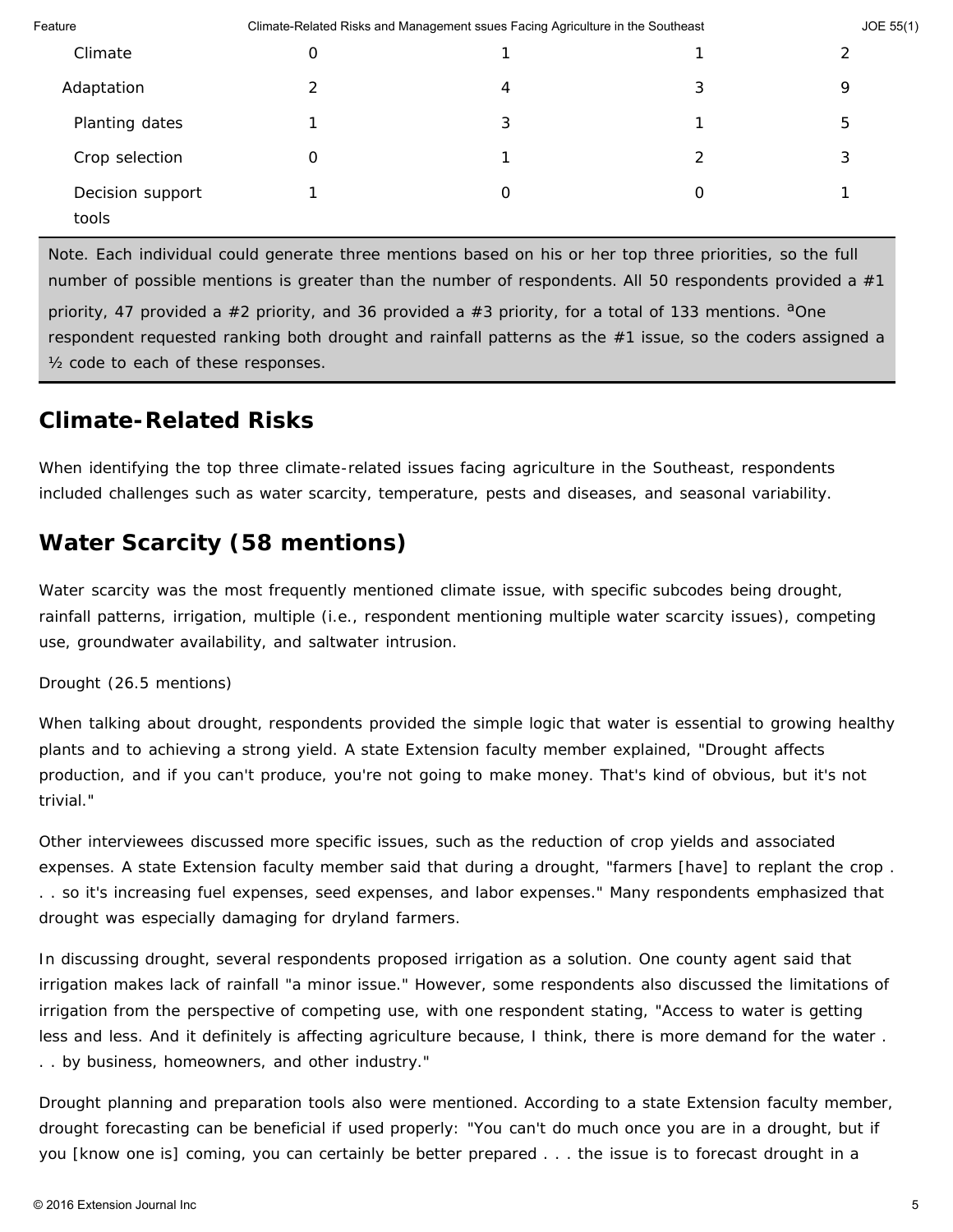reasonable time frame."

Given the susceptibility of the Southeast to drought (Asseng et al., 2013) and the subsequent pressures on groundwater reserves associated with irrigation (Coles & Scott, 2009), it is not surprising that drought was the highest ranked issue in the water scarcity category. Respondents recognized these realities, with many explaining how severe drought conditions affect crop yields and the subsequent increase in associated expenses.

#### *Rainfall Patterns (11.5 mentions)*

Rainfall patterns and timing was the second most frequently mentioned water scarcity issue. Lack of precipitation can be detrimental to crop yield when plants do not obtain a sufficient amount of water at the right time. As one state faculty member said, "You can have rainfall all through the year, but if you don't get it, say, for corn at tasseling time, when it's producing the ear . . . you won't make much of a crop."

According to some interviewees, recent rainfall patterns are seen as less predictable. One researcher noted, "The types of rainfall events that we have are different. Before, they were longer and more predictable, now perhaps less so." In an analysis of 60-year rainfall data, Wang, Fu, Kumar, and Li (2010) found that the "interannual variance of Southeast summer precipitation decreased from the early twentieth century to the 1960s and then started to increase afterward" (p. 1010). Such rainfall variability contributes to "exceptionally wet and dry summers" (Konrad et al., 2013, p. 9), presenting management challenges for farmers (Asseng et al., 2013).

#### *Irrigation (8 mentions)*

Although irrigation was frequently mentioned as a solution to water scarcity issues, some respondents addressed the inherent challenges of irrigation. One administrator said, "A lot of center pivot irrigation systems have been going in, so you have water issues, adequate use of water, efficient use of water, potential impacts on your aquifers." Other respondents also raised the issue of groundwater depletion, with one researcher saying, "There's more irrigation and so there's less groundwater available." A county agent also identified the issue of competing use, saying, "There's some people that are scrutinizing these wateruse situations, and it creates a lot of debate and looking at agriculture and [farmers'] usage and [asking] 'do they really need to use that much?'"

Consistent with the respondents' attention to irrigation issues, Templeton, Perkins, Aldridge, Bridges, and Lassiter (2014) found that 33 of 49 Extension professionals reported that their clientele could use climate forecasts to improve irrigation management, the highest rated item of all possible management practices in the study.

### *Temperature (18 mentions)*

Temperature was the second most frequently mentioned climate issue overall, with most respondents mentioning challenges associated with higher temperatures. A county agent stated, "Summers seem to be getting hotter and hotter. . . . It affects not only the crop, but . . . the soil moisture totally evaporates." A researcher said that "excessive heat, particularly . . . nighttime temperatures" was problematic, especially for cotton. Sustained high temperatures also were identified as a challenge. A county agent said, "Last year, we had about a week to 10 days in May that were above 100° temperatures, and that was very tough."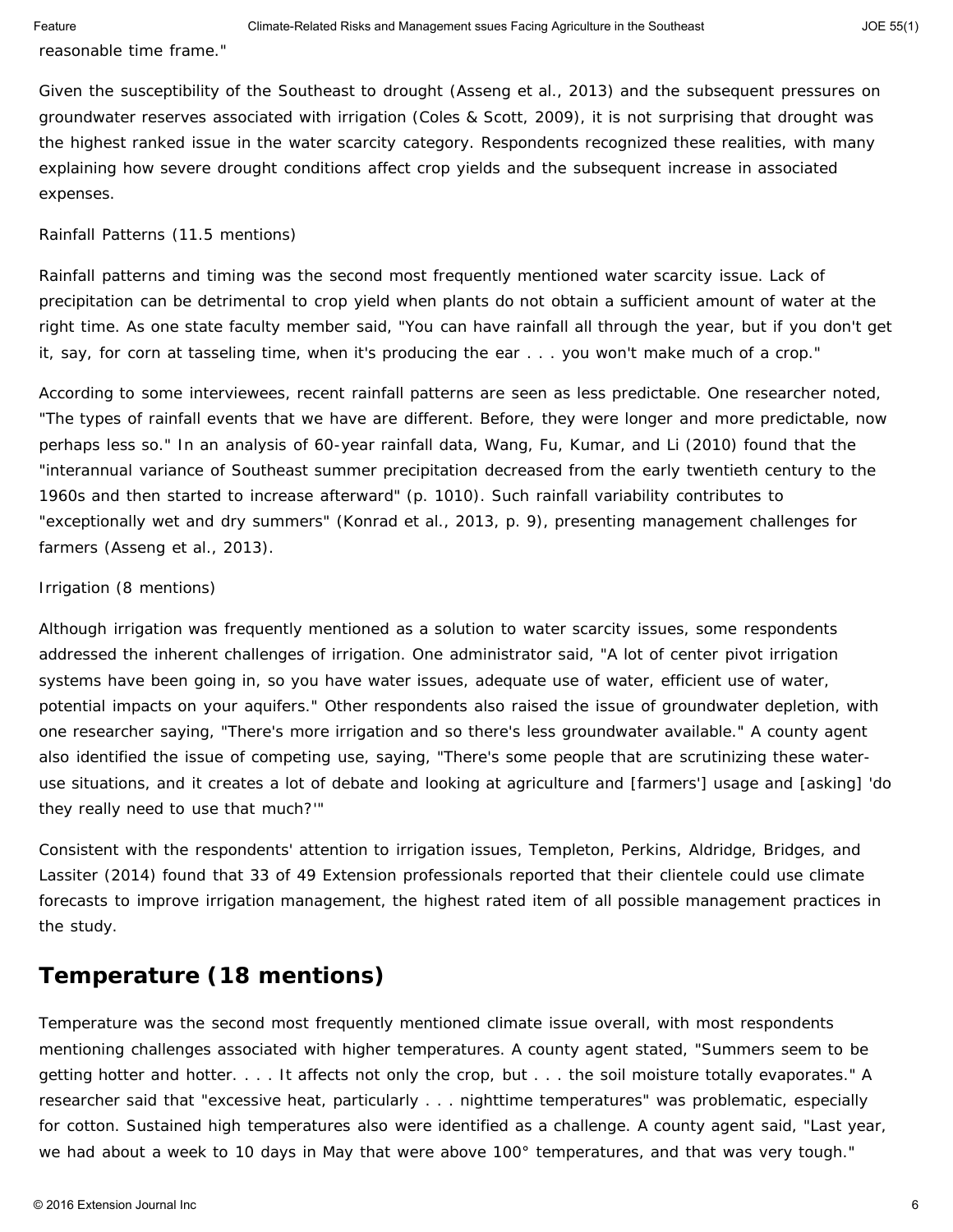Other respondents focused on how temperature fluctuations and the lack of chill hours negatively affect the growing cycle of crops. A state Extension faculty member who noted that farmers are challenged by temperature fluctuation emphasized, "In many parts of our state, we have fruit which require a certain number of chill hours." According to Fraisse, Breuer, Zierden, and Ingram (2009), "If a crop variety is being grown in a climate near its temperature optimum, a temperature increase of several degrees could reduce photosynthesis and shorten the growing period" ("Potential Impacts of Climate Change on Agriculture," para. 3). Such increases in temperature, when combined with lack of precipitation "accelerate plant development, reduce grain-filling, decrease nutrient-use efficiency, and increase crop water consumption" (Anwar et al., 2013, p. 232).

## *Pests and Diseases (16 mentions)*

Regarding pests and diseases, a county agent said, "What I think is the most important of these climaterelated issues is what people can visibly see. And people can actually appreciate what's going on in their cropping system, and that has to do a lot with pests." Another county agent raised the issue of how drier conditions also can limit the efficacy of herbicides, saying, "If we remain dry during the planting season and do not get the moisture for those herbicides to be activated, then our back is against the wall from day one from a weed control standpoint."

The Southeast is predisposed to agricultural pest problems, resulting in relatively high pesticide use (Fraisse et al., 2009), and increased frequency of higher temperatures and more precipitation tend to lead to wet vegetation that increases growth of pests and diseases (Rosenzweig, Iglesias, Yang, Epstein, & Chivian, 2000).

## *Seasonal Variability (10 mentions)*

Seasonal variability codes fell into three categories: the effects of El Niño and La Niña and long-term oscillations, weather changes from year to year, and the rate of change in the seasons. One researcher said, "I think the most frequent question is about the seasonal variation, the effect of El Niño and La Niña on issues related to planting or irrigations."

The respondents who mentioned changes from year to year did so in terms of the effects on planting seasons. An administrator summed up this concept: "I think the most pressing and current issue would be dealing with the weather variability, the weather risk that we have just within a 1-year growing season." Those interviewees who discussed seasonal change mentioned abrupt changes in the seasons and the lack of cold weather for vernalization of wheat or setting of fruit. A county agent said, "It seems that we don't have a gradual pattern of changing seasons anymore . . . it seems that we go straight from winter to summer, and straight from summer to winter."

The topic of seasonal variability is an interesting bridge between weather and climate change, anchoring discussions of climate in terms of weather, which is of primary interest to farmers, but also relating these seasonal weather conditions to larger climatic influences.

## **Information and Management Needs**

Respondents articulated that both Extension professionals and producers need improved forecast information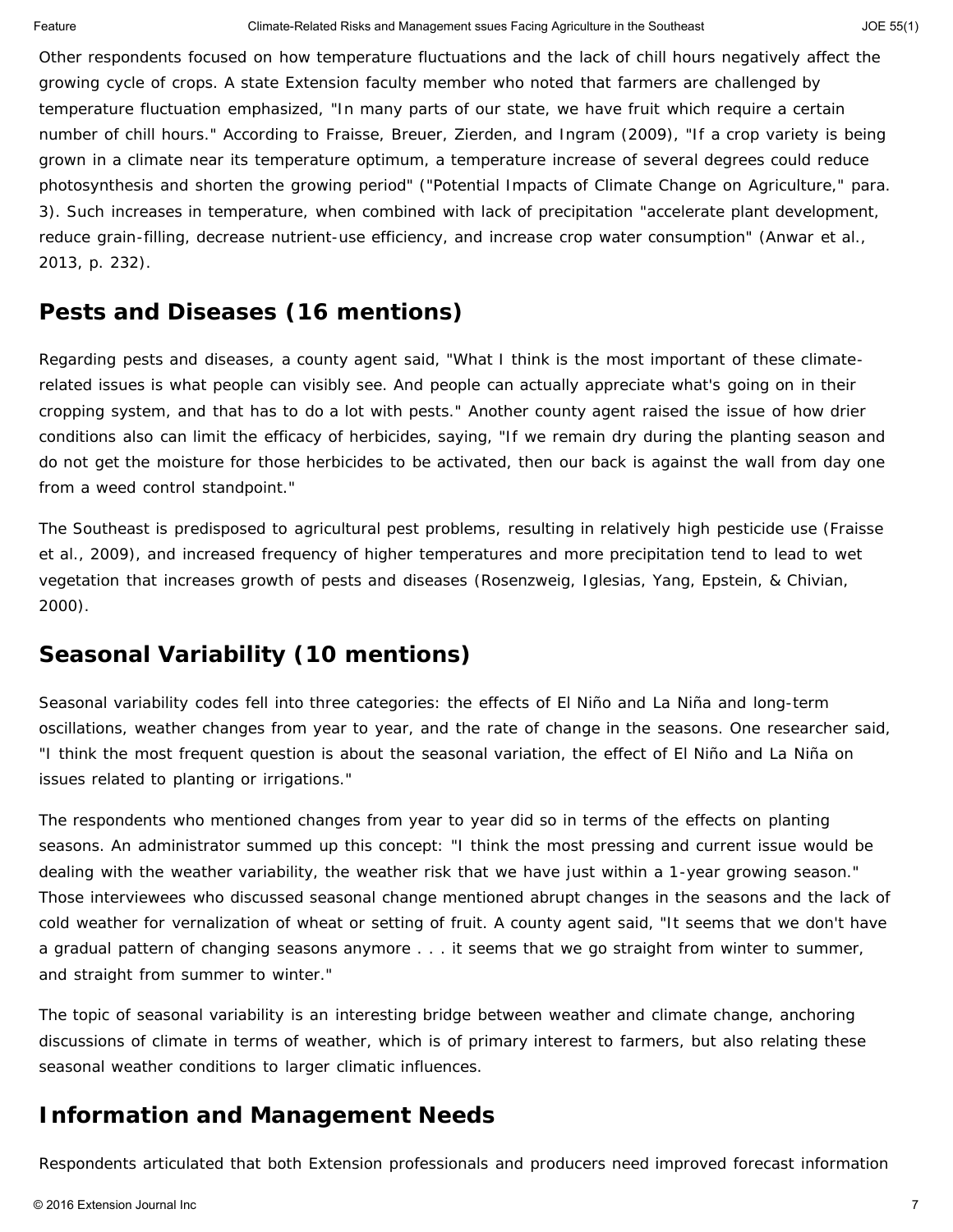and adaptation strategies for dealing with climate variability and change.

## *Forecasts (12 mentions)*

Interviewees stressed that agricultural decision makers need reliable, short-term weather forecasting. A county agent explained that farmers are "trying to make decisions on different chemicals, fungicide applications, and things like that."

When talking about seasonal forecasting, respondents focused on rainfall. One county agent remarked that clients frequently ask questions such as "How is the rainfall going to be this year?" and "Are we expecting kind of a wet summer and fall, or are we expecting an extremely dry one?" Two respondents emphasized the importance of forecast accuracy for summer rainfall, with an administrator saying, "If you could really predict the weather for the summer, that might change [producers] from planting corn to planting grain sorghum or something like that."

Overall, Extension professionals expressed the need for improved forecasts across all time frames: shortterm weather, seasonal variability, and climate change. These findings are consistent with Cabrera et al. (2006), who reported that Extension agents in Florida agreed or strongly agreed that their work was affected by El Nino–Southern Oscillation (ENSO) events (88%) and that it would be helpful to know how the next season's climate would be different (93%). A South Carolina study of Extension professionals (Templeton et al., 2014) showed that forecasts that include freeze alerts, plant moisture stress, ENSO phase, and growing degree days would be the most useful to Extension professionals. If we in Extension expect farmers to make decisions based on forecasts, then the forecasts must be reasonably accurate and connected to specific recommended actions.

## *Adaptation (9 mentions)*

Adaptation included mentions of planting dates, crop selection, and decision support tools. Those mentioning planting dates did so by discussing the need for farmers to be flexible in their planting dates in response to climate variability. A state faculty member said that planting dates are "a very critical issue for corn producers," especially for dryland farmers. Adjustments in planting dates were also discussed in terms of pest and disease management and planting earlier to avoid higher temperatures. A county agent noted that because of recommendations from a peanut specialist, farmers were planting peanuts earlier that year. The agent went on to explain that the recommendations to move up the planting of peanuts had been based on "tomato spotted wilt diseases and the warm temperatures."

Respondents pointed out that farmers need to adjust their crop selection in response to climate variability and its subsequent influence on water availability and temperatures. An administrator summed up the adaptation needs expressed by many respondents: "It changes your cropping systems because a lot of the crops that you can grow are tied to the season. If you have warmer springs, then you want to maybe fall back and plant certain crops earlier, and there may be the potential to double-crop some crops, some new crops, like sorghum."

Even though the interview questions specifically engaged respondents in identifying climate-related issues, respondents frequently indicated that management solutions were among their priorities. Morris, Megalos, Vuola, Adams, and Monroe (2014) discussed how Extension can fulfill its mission by addressing the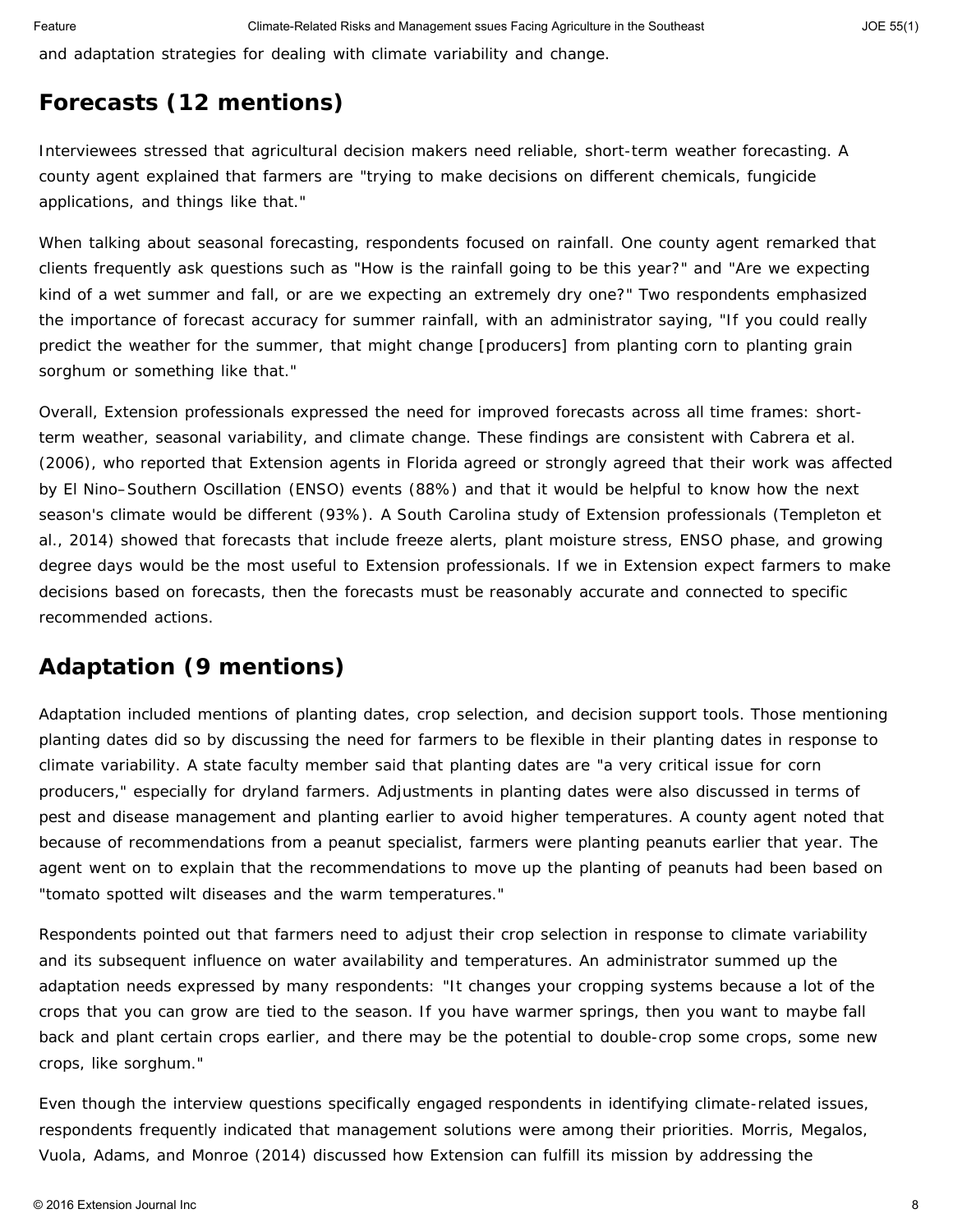"symptoms" of climate variability and extreme weather by focusing on "how best to use familiar management tools to maximize resource health, productivity, and resilience in changing future conditions" ("Successful Extension Climate Change Program Delivery," para. 2).

### **Conclusion**

Our study revealed that Extension professionals consider scarcity of water resources, temperature fluctuations, pest and disease pressures, forecast challenges, seasonal variability, and adaptation strategies to be among the most important climate-related issues affecting agriculture in the Southeast. With more than 90% of Extension professionals interviewed believing climate change will continue to affect agriculture at least a moderate amount, a continued emphasis on management options for responding to climate variability is a practical strategy for climate research and education. However, other researchers have asserted that climate adaptation may have limited effectiveness in addressing large and unpredictable changes associated with long-term climate change and may even increase future vulnerability to climate change (Dilling, Daly, Travis, Wilhelmi, & Klein, 2015). In addition, researchers have argued that the direct provision of education to farmers is not the most efficient or effective way to deliver Extension knowledge, recommending that Extension instead serve as an intermediary between farmers and other agricultural advisors, making more efficient use of scare resources in the Extension system (Haigh et al., 2015; Prokopy et al., 2015). Regardless of whether training is provided directly to farmers or through intermediaries, we propose that Extension has a critical role to play in climate training and that the foundation for this knowledge rests on a clear understanding of the present issues facing farmers.

The Extension professionals interviewed focused on the immediate concerns of farmers, a scenario that is consistent with previous research that led us to conclude that climate training for Extension professionals should emphasize "basic climate concepts through applied agricultural examples tailored to both their content areas and the needs of their clients, enhancing the ability of Extension agents to address producer concerns" (Diehl et al., 2015, p. 40). Similarly, Morris et al. (2014) suggested that Extension should tailor climate information to clientele needs that enhance producer resilience and profitability. Beyond the specific issues in any given region, however, a larger lesson is that local and regional assessments of the climate-related agricultural needs of farmers should be conducted so that immediate farmer concerns define appropriate solutions-based content for Extension education.

Continued research on Extension's role related to climate variability and change in agriculture should include quantitative studies involving larger samples of Extension professionals and farmers, allowing for subgroup analyses and the analysis of relationships among variables. Such research might include more explicit attention to farmer beliefs about the ways in which climate affects agriculture and how Extension can best communicate with farmers to develop adaptation strategies that work in specific conditions. Given the results of our study, it seems important to include localized research identifying the climate issues of interest as well as localized evaluation of Extension's ability to engage farmers in adaptation strategies and, ultimately, to assess the effectiveness of these strategies.

Cooperative Extension has traditionally struggled to address potentially controversial topics such as climate change, which may conflict with the personal views of stakeholder groups and elected officials (Monroe et al., 2014). By linking discussions of climate variability and climate change to management strategies, Extension can reduce the possible tensions associated with the issue of climate change. This suggestion is consistent with previous research indicating that adaptation success is seen "when measures that address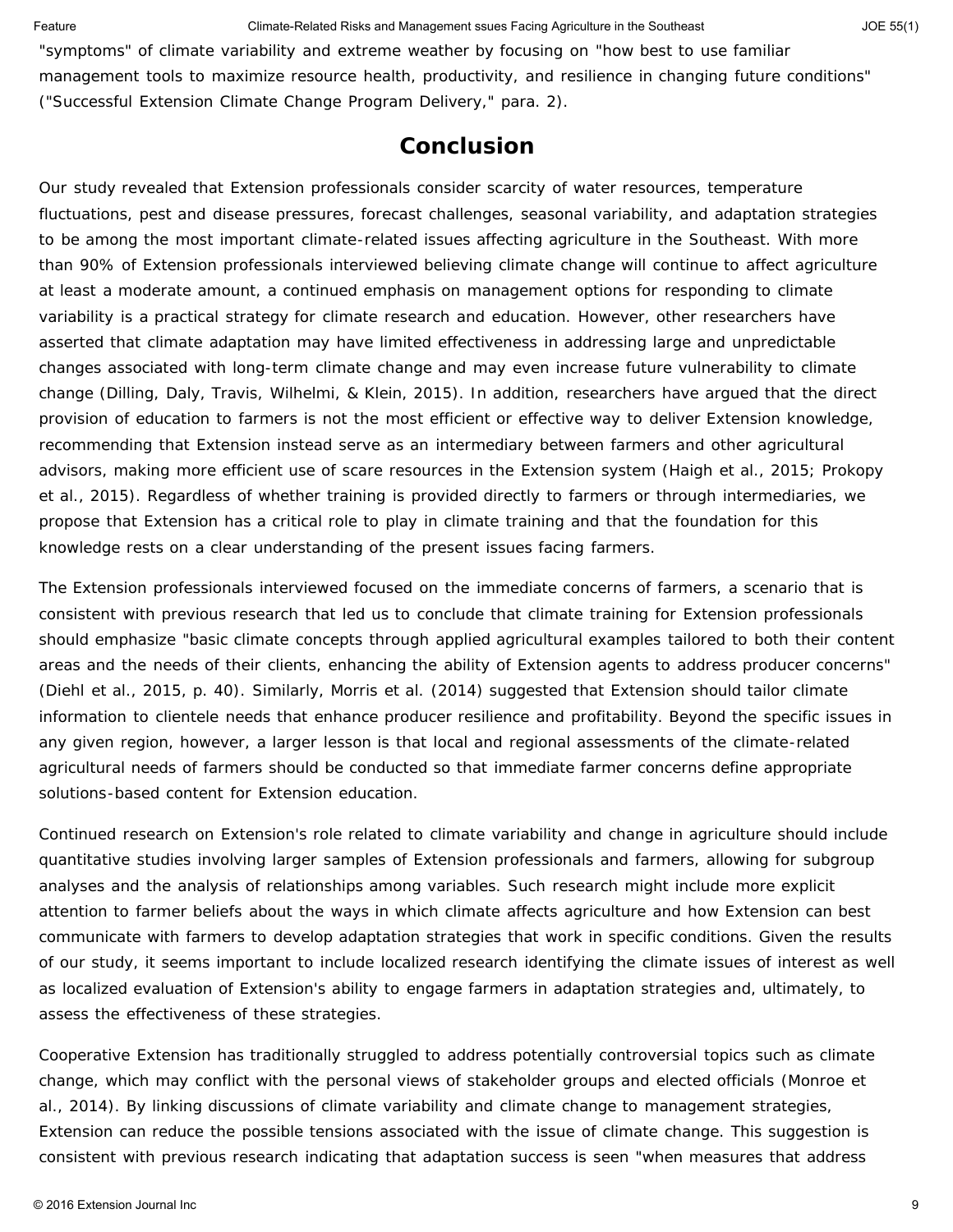Feature **Climate-Related Risks and Management ssues Facing Agriculture in the Southeast** JOE 55(1)

climate change risks are incorporated into existing decision structures related to risk management, land use planning, livelihood enhancements, water and other resource management systems, development initiatives, and so on" (Smit & Wandel, 2006, p. 289). Extension can play a critical role in identifying knowledge gaps, setting research priorities, developing adaptation technologies and risk management strategies, and disseminating these strategies to producers, helping them become more resilient in the face of climate variability and climate change.

#### **References**

Anwar, M. R., Liu, D. L, Macadam, I., & Kelly, G. (2013). Adapting agriculture to climate change: A review. *Theoretical and Applied Climatology, 113*(1–2), 225–245. doi:10.1007/s00704-012-0780-1

Arbuckle, J. G., Prokopy, L. S., Haigh, T., Hobbs, J., Knoot, T., Knutson, C., . . . Widhalm, M. (2013). Climate change beliefs, concerns, and attitudes toward adaptation and mitigation among farmers in the midwestern United States. *Climatic Change*, *117*(4), 943–950. doi:10.1007/s10584-013-0707-6

Asseng, S., Bartels, W. L., Boote, K. J., Breuer, N. E., Cammarano, D., Fortuin, C. C., . . . Solis, D. (2013). Agriculture and climate change in the Southeast USA. In K. T. Ingram, K. Dow, L. Carter, & J. Anderson (Eds.), *Climate of the Southeast United States: Variability, change, impacts, and vulnerability* (pp. 128–164). Washington, DC: Island Press. doi:10.5822/978-1-61091-509-0\_7

Breuer, N. E., Cabrera, V. E., Ingram, K. T., Broad, K., & Hildebrand, P. E. (2008). AgClimate: A case study in participatory decision support system development. *Climatic Change*, *87*(3), 385–403. doi:10.1007/s10584-007-9323-7

Breuer, N. E., Fraisse, C. W., & Cabrera, V. E. (2010). The Cooperative Extension Service as a boundary organization for diffusion of climate forecasts: A five-year study. *Journal of Extension*, *48*(4) Article 4RIB7. Available at: <https://www.joe.org/joe/2010august/rb7.php>

Cabrera, V., Breuer, N., Bellow, J., & Fraisse, C. (2006). Extension agent knowledge and perceptions of seasonal climate forecasts in Florida*. Southeast Climate Consortium technical report series, 06-001*. Gainesville, FL. Retrieved from [http://www.seclimate.org/wp-content/uploads/2014/07/secc\\_06\\_001.pdf](http://www.seclimate.org/wp-content/uploads/2014/07/secc_06_001.pdf)

Coles, A. R., & Scott, C. A. (2009). Vulnerability and adaptation to climate change and variability in semi arid rural southeastern Arizona, USA. *Natural Resources Forum*, *33*(4), 297–309. doi:10.1111/j.1477- 8947.2009.01253.x

Diehl, D. C., Sloan, N. L., Galindo-Gonzalez, S., Bartels, W., Dourte, D. R., Furman, C. A., & Fraisse, C. W. (2015). Toward engagement in climate training: Findings from interviews with agricultural Extension professionals. *Journal of Rural Social Sciences*, *30*(1), 25–50.

Dilling, L., Daly, M. E., Travis, W. R., Wilhelmi, O. V., & Klein, R. A. (2015). The dynamics of vulnerability: Why adapting to climate variability will not always prepare us for climate change. *Wiley Interdisciplinary Reviews: Climate Change*, *6*(4), 413–425. doi:10.1002/wcc.341

Fraisse, C. W., Breuer, N. E., Zierden, D., & Ingram, K. T. (2009). From climate variability to climate change: Challenges and opportunities to Extension. *Journal of Extension*, *47*(2) Article 2FEA9. Available at: <https://www.joe.org/joe/2009april/a9.php>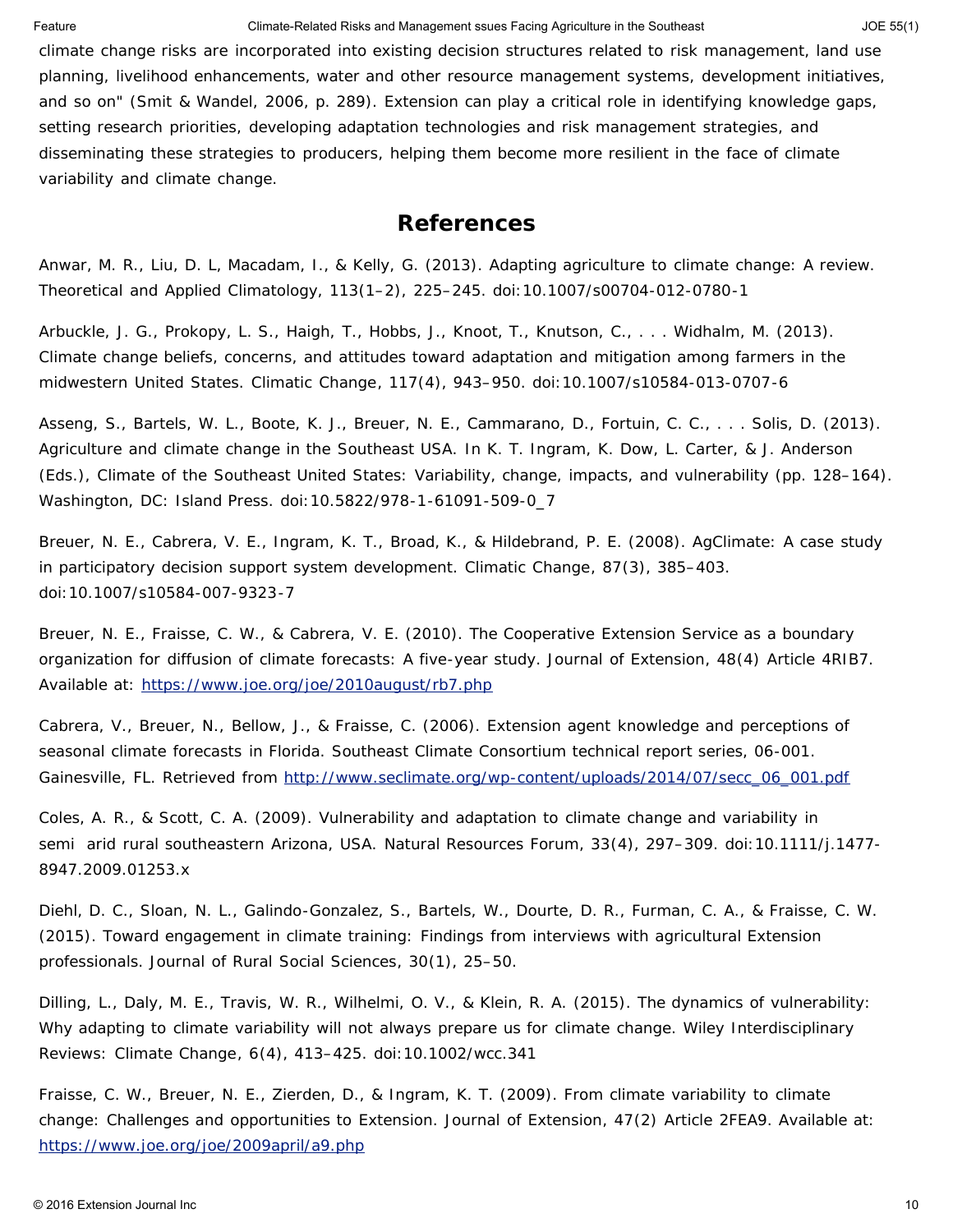Fraisse, C. W., Zierden, D. F., Breuer, N. E., Bellow, J. G., Paz, J. O., Cabrera, V. E., . . . O'Brien, J. J. (2006). AgClimate: A climate forecast information system for agricultural risk management in the southeastern USA. *Computers and Electronics in Agriculture*, *53*(1), 13–27. doi:10.1016/j.compag.2006.03.002

Gramig, B. M., Barnard, J. M., & Prokopy, L. S. (2013). Farmer beliefs about climate change and carbon sequestration incentives. *Climate Research*, *56*(2), 157–167. doi:10.3354/cr01142

Haigh, T., Morton, L. W., Lemos, M. C., Knutson, C., Prokopy, L. S., Lo, Y. J., & Angel, J. (2015). Agricultural advisors as climate information intermediaries: Exploring differences in capacity to communicate climate. *Weather, Climate, and Society*, *7*(1), 83–93. doi:10.1175/WCAS-D-14-00015.1

Intergovernmental Panel on Climate Change. (2014). Annex II: Glossary. In R. K. Pachauri & L. A. Meyer (Eds.), *Climate change 2014: Synthesis report* (pp. 117–130). Geneva, Switzerland: Author. Retrieved from [https://www.ipcc.ch/pdf/assessment-report/ar5/syr/AR5\\_SYR\\_FINAL\\_Annexes.pdf](https://www.ipcc.ch/pdf/assessment-report/ar5/syr/AR5_SYR_FINAL_Annexes.pdf)

Konrad, C., Fuhrmann, C. M., Biliot, A., Keim, B. D., Kruk, M. C., Kunkel, K. E., . . . Stevens, L. (2013). Climate of the Southeast USA: Past, present, and future. In K. T. Ingram, K. Dow, L. Carter, & J. Anderson (Eds.), *Climate of the Southeast United States: Variability, change, impacts, and vulnerability (pp. 8–42).* Washington, DC: Island Press. doi:10.5822/978-1-61091-509-0\_7

Layman, C. N., Doll, J., & Peters, C. (2013). Using stakeholder needs assessments and deliberative dialogue to inform climate change outreach efforts. *Journal of Extension*, *51*(3) Article 3FEA3. Available at: <https://www.joe.org/joe/2013june/a3.php>

Liu, Z., Smith, W. J. Jr., & Safi, A. S. (2014). Rancher and farmer perceptions of climate change in Nevada, USA. *Climatic Change*, *122*(1), 313–327. doi:10.1007/s10584-013-0979-x

Monroe, M. C., Plate, R. R., Adams, D. C., & Wojcik, D. J. (2014). Harnessing homophily to improve climate change education. *Environmental Education Research*, *21*(2), 221–238. doi:10.1007/s10584-013-0979-x

Morris, H. L. C., Megalos, M. A., Vuola, A. J., Adams, D. C., & Monroe, M. C. (2014). Cooperative Extension and climate change: Successful program delivery. *Journal of Extension*, *52*(2) Article 2COM3. Available at: <https://www.joe.org/joe/2014april/comm3.php>

Prokopy, L. S., Carlton, J. S., Arbuckle, J. G. Jr., Haigh, T., Lemos, M. C., Mase, A. S., ... & Hart, C. (2015). Extension′s role in disseminating information about climate change to agricultural stakeholders in the United States. *Climatic Change*, *130*(2), 261–272. doi:10.1007/s10584-015-1339-9

Prokopy, L. S., Haigh, T., Mase, A. S., Angel, J., Hart, C., Knutson, C., . . . Perron, J. (2013). Agricultural advisors: A receptive audience for weather and climate information? *Weather, Climate, and Society*, *5*(2), 162–167. doi:10.1175/WCAS-D-12-00036.1

Rejesus, R. M., Mutuc-Hensley, M., Mitchell, P. D., Coble, K. H., & Knight, T. O. (2013). U.S. agricultural producer perceptions of climate change. *Journal of Agricultural and Applied Economics*, *45*(4), 701–718. doi:10.1017/S1074070800005216

Rosenzweig, C., Iglesias, A., Yang, X., Epstein, P., & Chivian, E. (2000). *Climate change and U.S. agriculture: The impacts of warming and extreme weather events on productivity, plant diseases, and pests.*